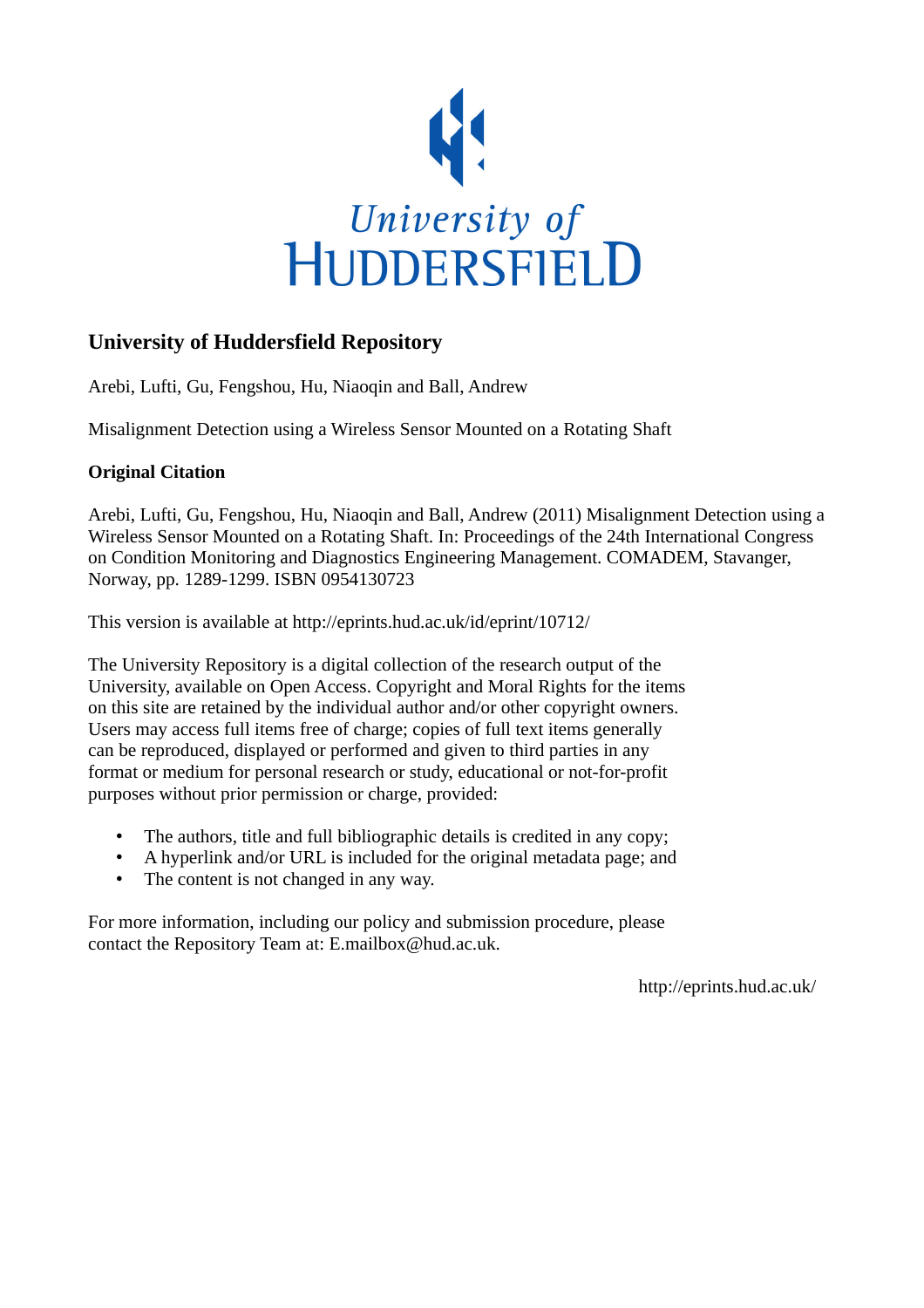

Proceedings of the 24<sup>th</sup> INTERNATIONAL CONGRESS on Condition Monitoring and Diagnostics Engineering Management

Clarion Hotel Stavanger, Stavanger, Norway, 30<sup>th</sup> May - 1<sup>st</sup> June, 2011 (Editors) Maneesh Singh, Raj B. K. N. Rao and J. P. Liyanage, COMADEM International, U.K., ISBN: 0-9541307-2-3



# **Misalignment Detection Using a Wireless Sensor Mounted on a Rotating Shaft**

#### **Lutfi AREBI1, Fengshou GU1 Niaoqing HU2 and Andrew BALL<sup>1</sup>**

*1. University of Huddersfield, Queensgate, Huddersfield HD1 3DH, UK, l.arebi@hud.ac.uk, f.gu@hud.ac.uk, andrew.ball@hud.ac.uk* 

*2. College of Mechatronics Engineering and Automation, National University of Defense Technology, Changsha 410073, China.* 

# **ABSTRACT**

Mechanical systems such as motors, pumps, engines and turbines are all operation based on different shafts. Due to the heavy use of shafts, various faults such as cross-sectional cracks, looseness and misalignment may occur during their service life. In this study a novel approach to monitoring the shaft problems is investigated. The advancement in low cost and low power Micro Electro Mechanical Systems (MEMS) make it possible to develop an integrated wireless sensor which can be mounted on the surface of rotating shafts to obtain vibration signals for condition monitoring. This measurement scheme can make the fault diagnosis of rotating shafts more effective because the signal to noise ratio is higher due to the direct sensor installation and combined response measurements. This paper focuses on using this sensing scheme to monitor shaft misalignment. Both theoretical analysis and experimental results show that the scheme outperforms the Instantaneous Angular Speed (IAS) measurement in detecting shaft misalignments.

*Keywords: Wireless Accelerometer, Shaft Misalignment, Encoder, Instantaneous Angular Speed* 

### **1. INTRODUCTION**

Shaft misalignments cause not only machine vibration but also additional dynamic load, which accelerates machine deterioration. In industry, 30% of a machine's downtime is due to the poorly aligned machine (Hariharan et al., 2009). Misalignment is estimated to cause over  $70\%$  of rotating machinery's vibration problems (Bognatz et al., 2009).

Hence, an in-depth study and an accurate knowledge on the vibration characteristics is very helpful in understanding and diagnosing the rotor misalignment to avoid any failures or damages that may arise (Tejas H. et al., 2009). Despite the rapid increase in the understanding of rotor dynamics, no satisfactory analysis explains the range of observed phenomena (Hariharan et al., 2009). Vance (1988) and Goodman (1989) observed that misalignment is present due to improper machine assembly and sometimes the thermal distortion of the bearing housing supports, resulting in abnormal rotating preload. However, a perfect alignment between the driving and driven shafts cannot be attained. Gibbons (1976) first derived the misalignment reaction forces from those generated in different types of couplings.

Xu and Marangoni (1994a) showed analytically that the vibration due to coupling misalignment mainly occurs at even multiples of the rotor speed. Sekhar and Prabhu (1995) numerically evaluated the effect of coupling misalignment on the vibration response of the rotor. They suggested 2X vibration response as a characteristic signature of misaligned shafts. Dewell and Mitchell (1984) showed experimentally that 2X and 4X vibration components are largely dependent upon coupling misalignment.

Piotrowski (1995) concluded that vibration due to misalignment is usually characterized by a 2X running speed component and high axial vibration levels. When a misaligned shaft is supported by a rollingelement bearing, these characteristic frequencies may also appear. Tejas and Ashish (2009) found from the measured forces that the presence and type of misalignment (parallel and angular misalignment) has significant influences on the harmonic content of the misalignment excitation forces.

Stephen (1999) found that, in some cases, up to 50% of the expected bearing life can be lost with as small as a 0.127mm (5ml) offset misalignment. Moreover, Stephenǯ results show that angular misalignment has a much smaller impact on bearing life than parallel misalignment.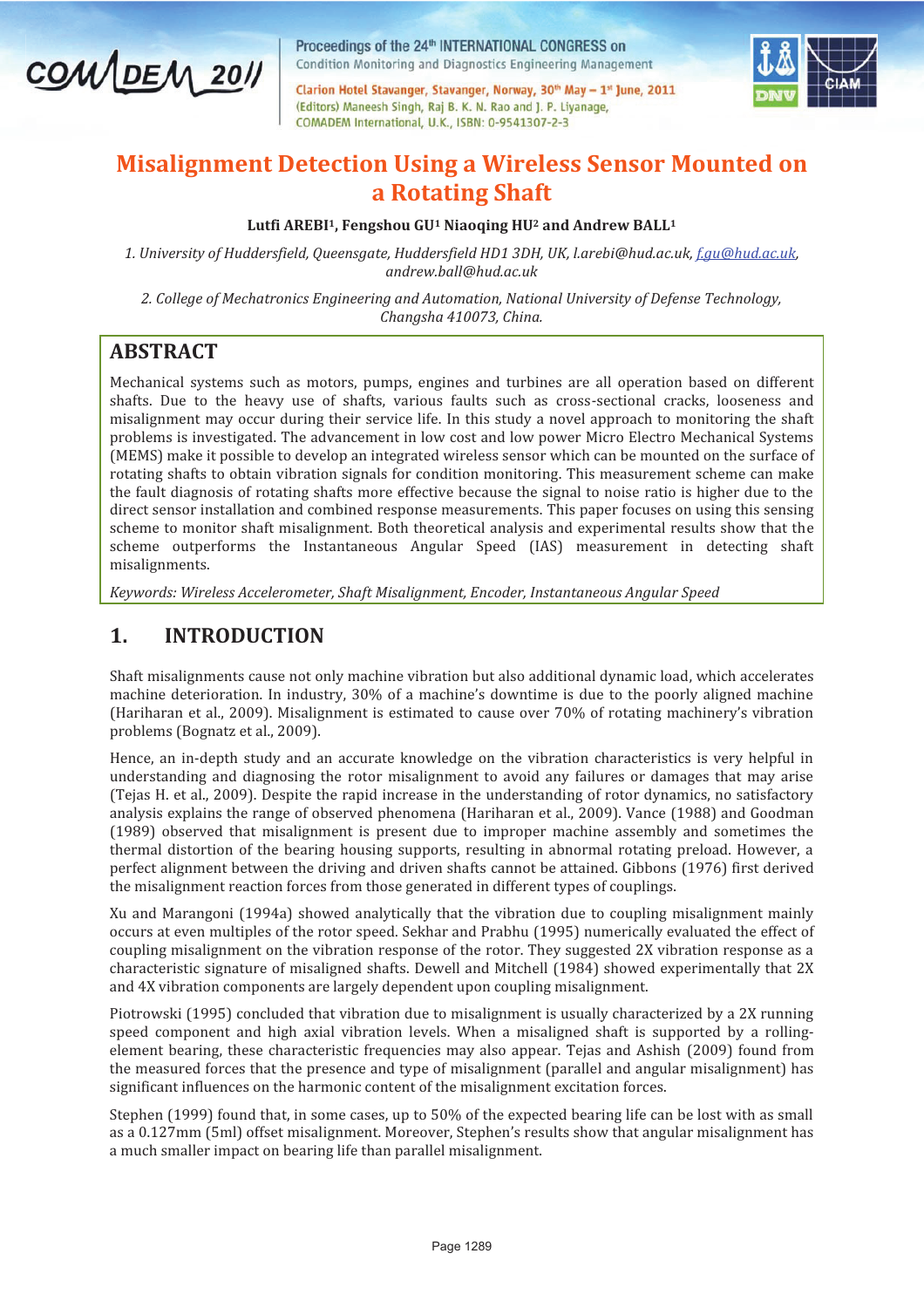Recently, (Lees, 2007) studied the effect of parallel misalignment in rigidly coupled rotors. It shows that excitation develops at twice the rotor speed due to misalignment.

From the literature, it is clearly proven that misalignment produces high vibration levels in bearings and couplings. It is influenced by the machine speed and the stiffness of the coupling. e.g., rubber couplings are more tolerant and tend to produce less amounts of vibration.

In general, the majority of misalignment studies in the past are theoretical, whereas experimental investigations are relatively limited. The outcome of these studies may not be accurate, since in practice there are many more sources of observed vibration characteristics in an actual rotor system. Moreover, all of these studies used a wired accelerometer which is usually attached to the bearings housing which attenuate the shaft dynamics considerably.

In this paper a wireless accelerometer is mounted directly on a shaft to measure the dynamics when shafts are misaligned. A theoretical analysis is conducted to understand dynamics and outputs of the accelerometer. Then a test evaluation is carried out to show the performance of the accelerometer in detecting the misalignments, which is benchmarked by the measurements of angular speed (IAS) (Li et al 2004 and Gu et al 2006). This has minimal influences from bearing house vibrations.

### **2. MODEL OF MISALIGNED SHAFTS**

A rotor system is represented in general terms in FIGURE 1. It consists of a motor and a loader (DC generator with torque measurement device) which are connected for mechanical functionality by a flexible coupling. The coupling reduces extra forces on the system caused by any form of imperfection such as misalignment between the motor shaft and the loader shaft, which is magnified in the Figure.



FIGURE 1 System schematic and simplified spider coupling construction for modelling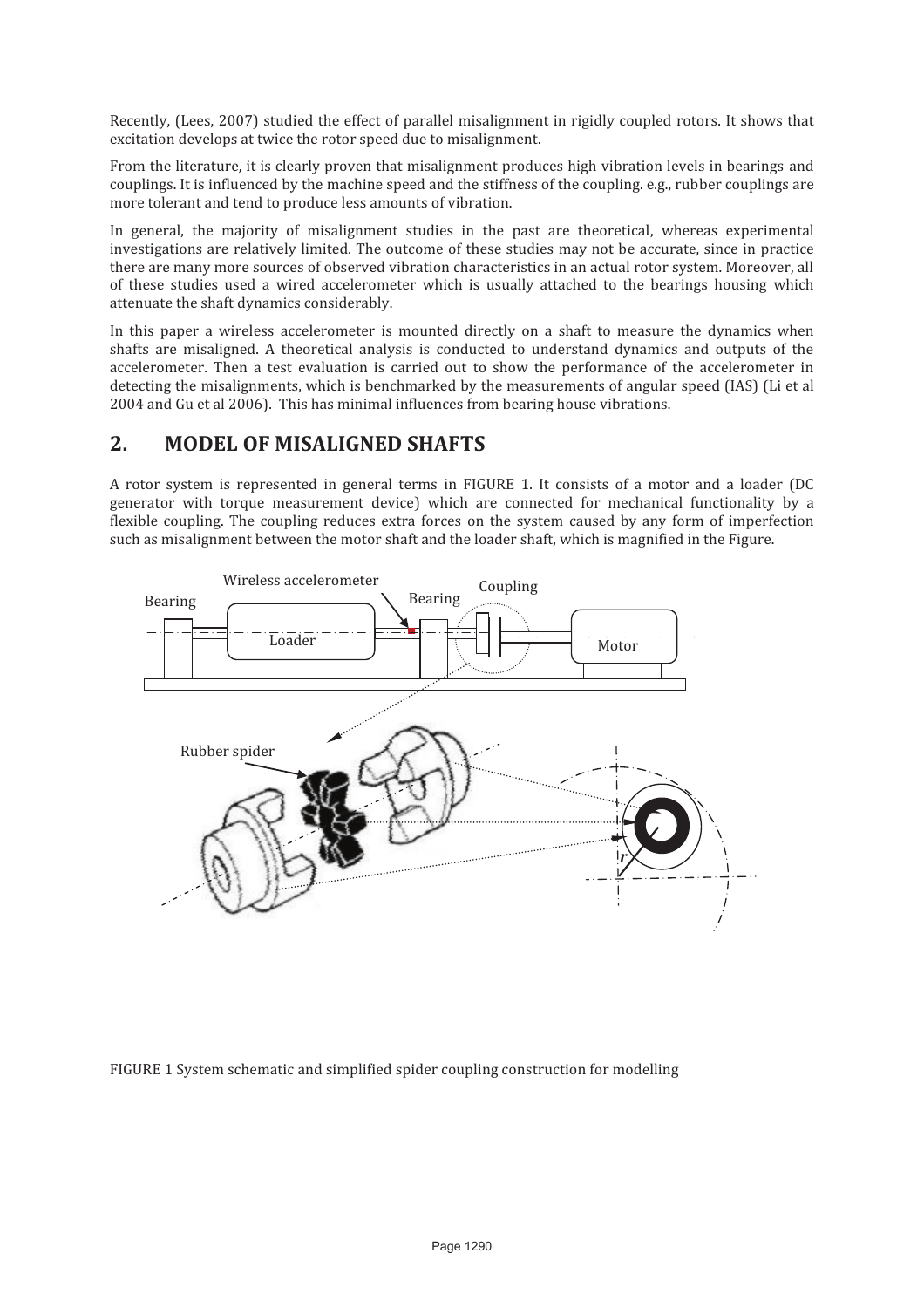#### **2.1 Model of rotor with misalignment**

The model considered is comprised of two shafts with mass  $m_1$  and  $m_2$  respectively. The shafts are connected by a flexible coupling composed of two three-jaw hubs and one six-legged intermediate elastomeric element. For ease of model, the coupling is treated as three pins on one flange and three rings on other flange and with a rubber sleeve between the ring and pin at some distance of radius *r* from motor shaft centre, as shown by the graph at the bottom right of FIGURE 2. This simplified construction retains the key features of the coupling i.e. the ring and pin can move relatively in radial and rotational direction due to an elastomeric rubber sleeve.

The system shown in FIGURE 1 can be modelled as FIGURE 2. Two rigid shafts, mounted on ball-rolling bearings, are connected by the coupling with N pairs of pins/rings on each flange, each pair having a finite stiffness Kb. The system is assumed to be balanced dynamically and hence the exciting forces arise only from misalignment and bearings, more specifically, they arise from varying forces in the coupling and bearing. In addition, it is also assumed that the pins on the flange of the first shaft are arranged around a circle centred on the centre of the shaft cross section, whereas on the second rotor the pins are again positioned on a circle displaced by *e* from the centre of the rotor as illustrated in FIGURE 1 and 3. The wireless accelerometer is mounted tangentially on the second rotor as illustrated in FIGURE 1 and 3.

The analysis of the motion commences with the first rotor by applying Newton's second law. Recalling

that the first rotor rotates at speed  $\theta_1$ , whilst the second rotor at  $\theta_2$  this varies as shown in FIGURE 2(b). The variation in the angular speed anticipated to the acceleration acting on a wireless sensor. In addition, the transitional acceleration that each rotor generates due to supporting bearings is derived.



FIGURE 2. Schematic diagram of the vibrations (a) coupling (b) model acting forces

Note that the locus of coupling pins: on rotor 1 basically follow a single circle, whereas those on rotor 2 are following a circle of different diameter as shown in FIGURE 2. The first shaft is considered to be rigid and has very large tortional inertia  $I_m$  and lateral stiffness value  $K_I$  and has displacements  $x_I$ ,  $y_I$ ,  $\theta_I$ . The second shaft has tortional inertia  $J<sub>L</sub>$  and stiffness value  $K<sub>2</sub>$  and has displacements  $x<sub>2</sub>$ ,  $y<sub>2</sub>$ ,  $\theta<sub>2</sub>$ . This model retains the physics of the situation. The model equations are derived and can be written as: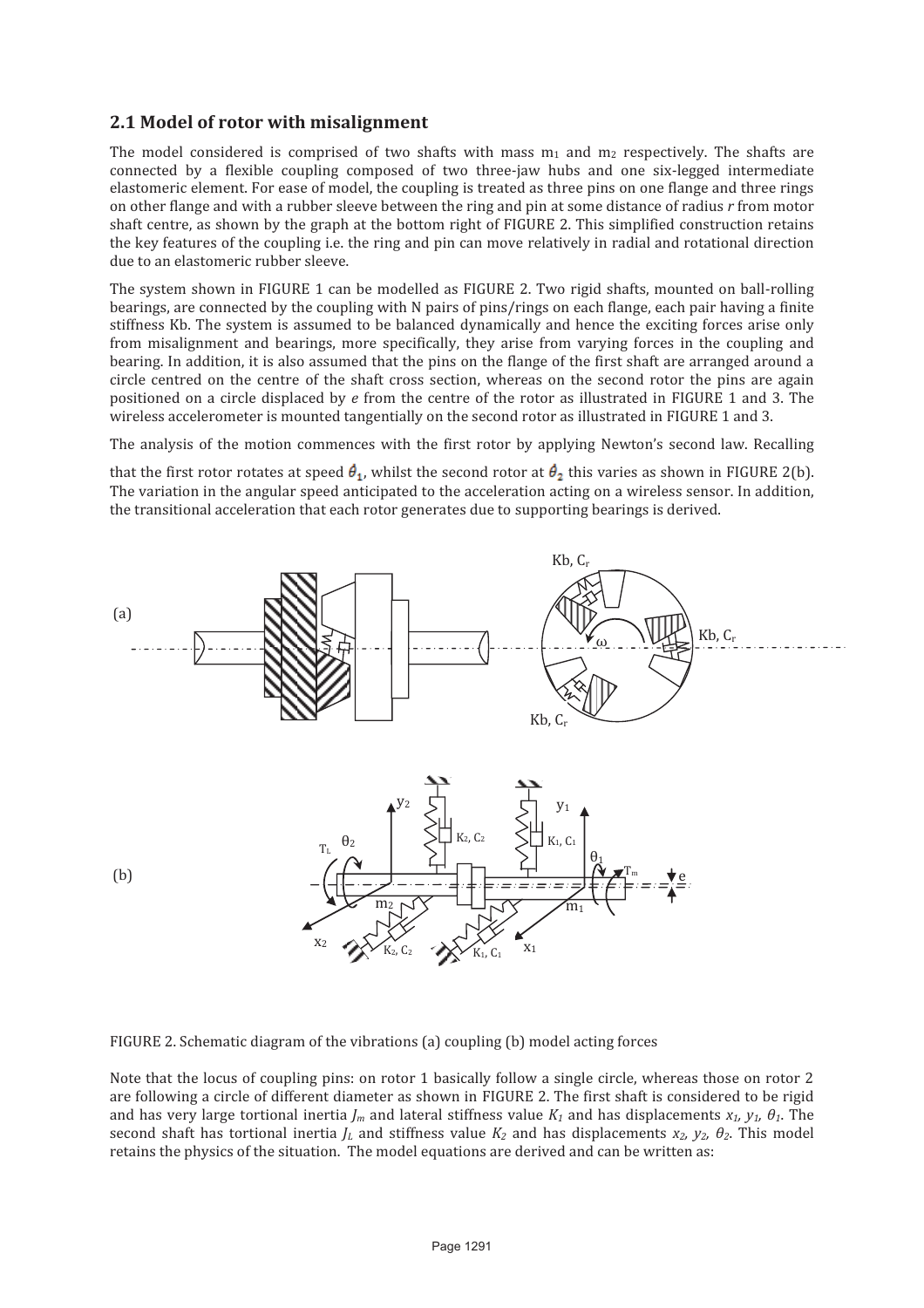$$
m_1 \ddot{x}_1 = -K_1 x_1 - N K b (x_1 - x_2) - N K b \frac{e}{2} (\theta_1 \sin(\theta_1 - \theta_0) - \theta_2 \sin(\theta_1 - \theta_0)) + N K b \frac{e}{2} \cos(\theta_1 - \theta_0) - C_1 \dot{x}_1
$$
  
\n
$$
m_1 \ddot{y}_1 = -K_1 y_1 - N K b (y_1 - y_2) - N K b \frac{e}{2} (\theta_1 \cos(\theta_1 - \theta_0) - \theta_2 \cos(\theta_1 - \theta_0)) + N K b \frac{e}{2} \sin(\theta_1 - \theta_0) - C_1 \dot{y}_1
$$
  
\n
$$
J_m \ddot{\theta}_1 = -N K b r^2 (\theta_1 - \theta_2) - M_x + N K b \frac{e^z}{2} - C_r (\dot{\theta}_1 - \dot{\theta}_2) + T_m
$$
  
\n
$$
m_2 \ddot{x}_2 = -K_2 x_2 + N K b (x_1 - x_2) - N K b \frac{e}{2} (\theta_1 \sin(\theta_1 - \theta_0) - \theta_2 \sin(\theta_1 - \theta_0)) - N K b \frac{e}{2} \cos(\theta_2 - \theta_0) - C_2 \dot{x}_2 + F_{dmx}
$$
  
\n
$$
m_2 \ddot{y}_2 = -K_2 y_2 + N K b (y_1 - y_2) - N K b \frac{e}{2} (\theta_1 \cos(\theta_1 - \theta_0) - \theta_2 \cos(\theta_1 - \theta_0)) - N K b \frac{e}{2} \sin(\theta_2 - \theta_0) - C_2 \dot{y}_2 + F_{dmy}
$$
  
\n
$$
J_L \ddot{\theta}_2 = N K b r^2 (\theta_1 - \theta_2) + M_x - N K b \frac{e^2}{2} - C_r (\dot{\theta}_2 - \dot{\theta}_1) - T_L - T_{dmx}
$$
\n(1)

Where the excitation forces and torques are:

Oscillating torque generated by coupling due to misalignment:

$$
M_x = NKb \frac{\theta}{2} (x_1 \sin(\theta_1 - \theta_0) + y_1 \cos(\theta_1 - \theta_0) - x_2 \sin(\theta_1 - \theta_0) - y_2 \cos(\theta_1 - \theta_0))
$$

Oscillating torque generated by eccentric mass due to misalignment:

$$
T_{dmx} = 9.81 \varepsilon m_{e2} \cos(\theta_2 - \theta_0)
$$

Oscillating forces generated by eccentric mass due to misalignment:

$$
F_{dmx} = e\dot{\theta}_2^2 m_{e2} \cos(\theta_2 - \theta_0)
$$
  

$$
F_{dmy} = e\dot{\theta}_2^2 m_{e2} \sin(\theta_2 - \theta_0)
$$
  
And

 $\int_{\mathbb{R}} \int_{\mathbb{R}}$  are polar moments of inertia for motor rotor and loader rotor

 $m_1$   $m_2$  are the mass of the rotor and loader

*e* is the misalignment between shaft and eccentricity of the mass from geometric centre;

*r* is radius of the centre of coupling pin position on reference shaft;

*r1*, *r2* are radius of shaft 1 and shaft 2 respectively;

 $T_m$  is the driving torque;

 $T_L$  is the tortional load;

N is the number of equivalent pins/rings in each flange;

 $Kb$  is the coupling stiffness of each pair of pin/ring;

 $C_1$ ,  $C_2$  are damping of rotor1 and 2 respectively;

K1, K2 are stiffness of rotor1 and 2 respectively;

Cr is coupling critical damping;

When the wireless sensor rotates around a centre, its principal sensitivity axis also rotates and hence Sensor output due to the gravity acceleration is

$$
a_s = -g \cos(\theta_2)
$$

 $(2)$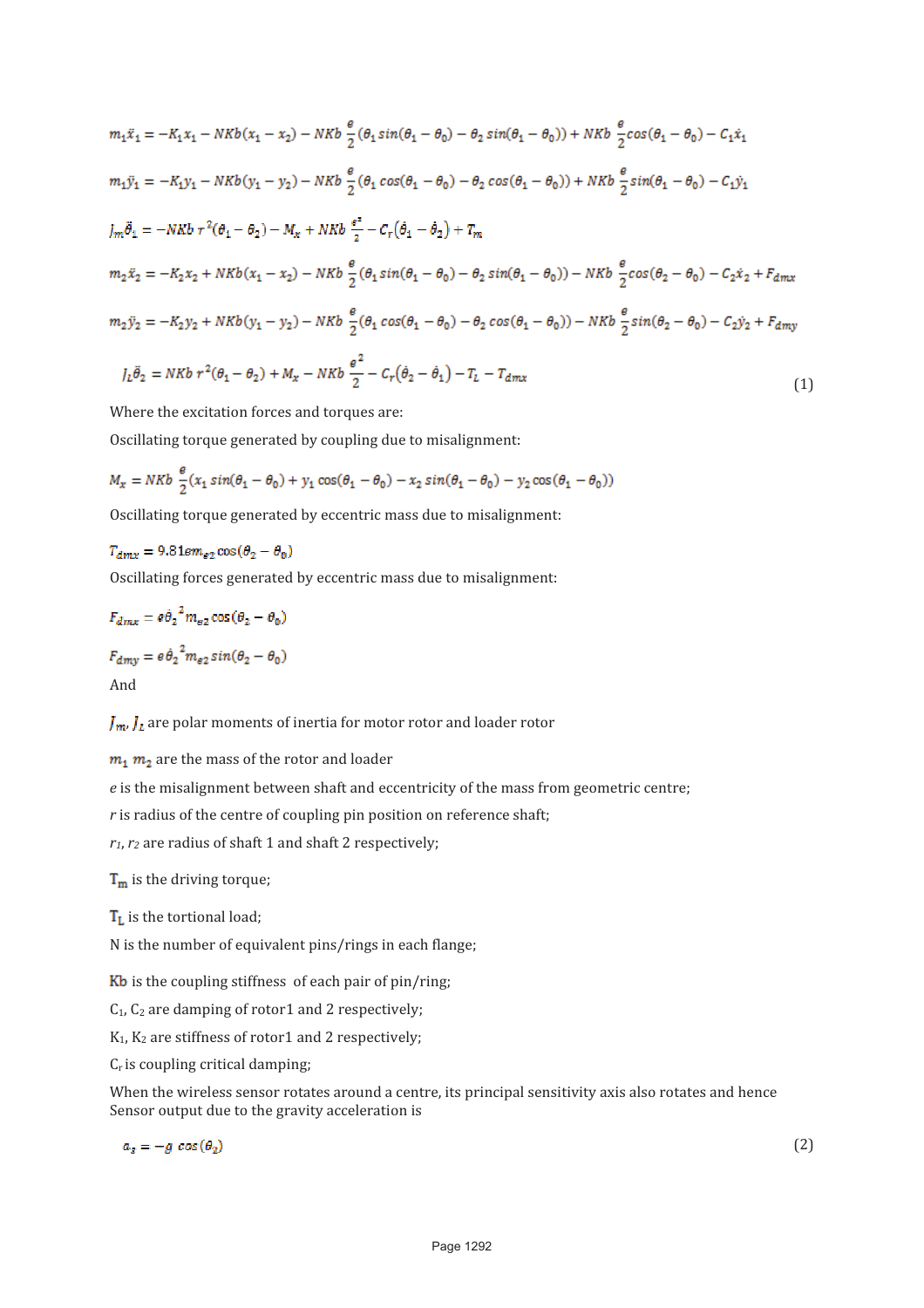Using ODE45 function available in MatLab, equation (1) can be solved to obtain displacements and velocity of both rotors in the directions of interest. Then accelerations:  $a_x$ ,  $a_y$ , aw and at on rotor 2 can be calculated by differentiating the corresponding velocities.

#### **2.2 Output of wireless sensor**

FIGURE 3 illustrates the relationship of different acceleration componenets at *P* where the wireless sensor is mounted. Decomposing these accelerations in the tangential direction, an electrical output waveform from the sensor can be obtained. This will be explained in the next section.  $a_x$  and  $a_y$  are the transitional accelerations in the x and y direction respectively, whereas *at* is the total tangential acceleration, and *aw* is the rotational or angular acceleration due to circular motion.

The accelerations at the sensor position can be found by decomposing *ax* and *ay* into tangential direction by:

$$
atx = -\ddot{x}_2 \sin(\theta_2) \tag{3}
$$

$$
aty = \ddot{y}_2 \cos(\theta_2)
$$

and by calculating acceleration due to rotational angular acceleration by

$$
atw = r_2 \ \dot{\theta}_2 \tag{4}
$$

and then by adding them:

$$
at = atx + aty + atw \tag{5}
$$

Therefore, the total output  $E_r$  at *P* will be the sum of all accelerations at the tangential direction divded by the sensitivity of the sensor *S*.

$$
E_T = (at + a_s)/S \tag{6}
$$

As shown in Equation (6), the output of the wireless sensor is a combination of different accelerations. These accelerations can be measured simultaneously by one sensor mounted on the surface of the shaft. It means that it is likely to detect all different rotor problems with a cost effective approach. Moreover, it has high sensitivity to incipient deviations and produces a comprehensive condition of the rotor system.

### **3. SIMULATION STUDY**

To gain a full understanding of the dynamic behaviour of the rotor system, a simulation study is conducted based on a bearing test rig with a layout shown in FIGURE 1 and rotor parameters shown in



FIGURE 3 Schematic diagram of the wireless accelerometer mounted on rotor with different accelerations

TABLE 1. The parameter of damping coefficient is selected with a high value so that the transient effects are minimised and the effect of misalignments are highlighted.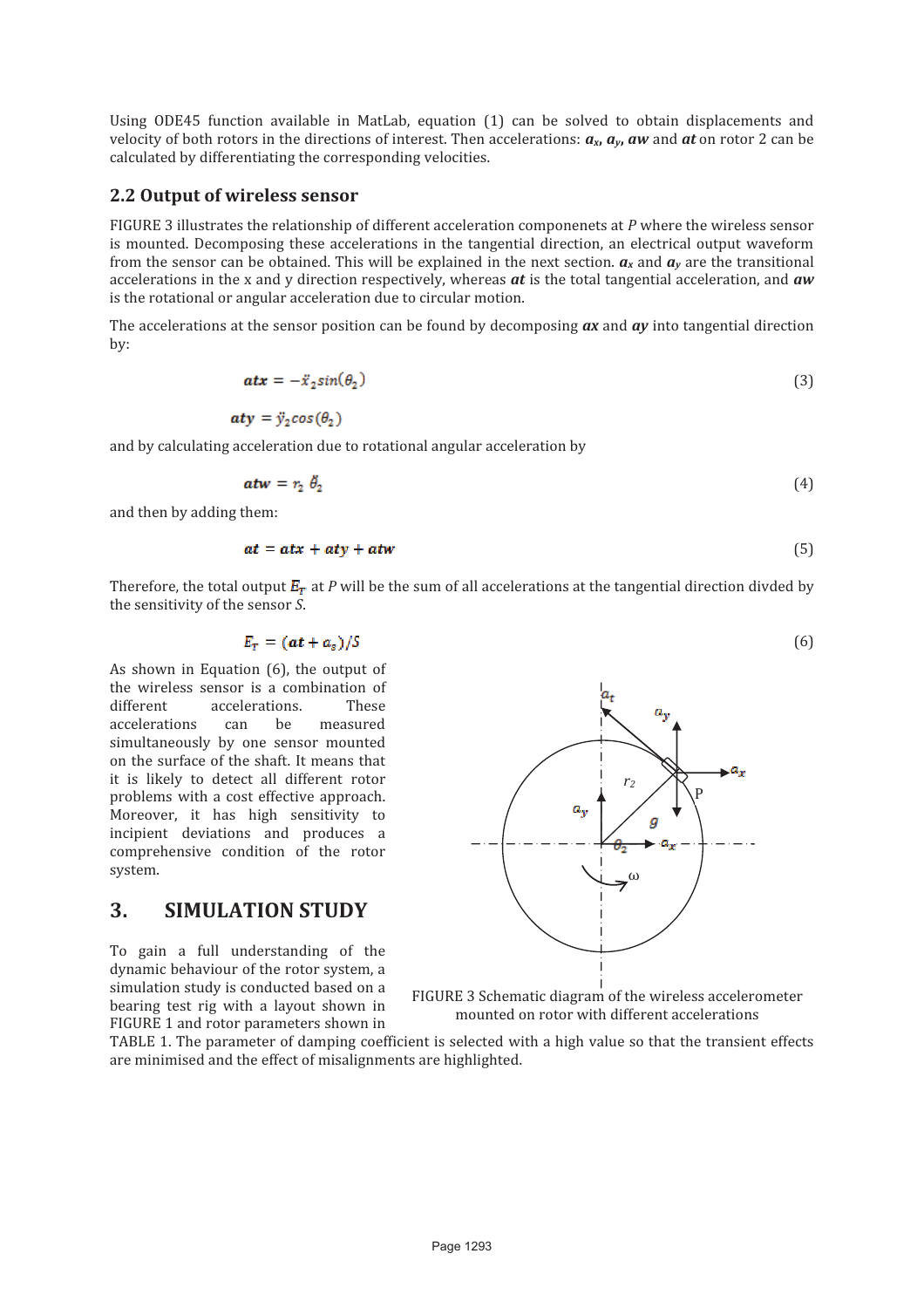TABLE 1 Parameters for simulation study

| Description               | Symbol         | Unit                      | Value                  |
|---------------------------|----------------|---------------------------|------------------------|
| Shaft1 Diameter           | $D_1$          | m                         | 0.04                   |
| Shaft1 Length             | $L_1$          | m                         | 0.760                  |
| Shaft1 Mass               | m <sub>1</sub> | Kg                        | 10                     |
| Shaft2 Diameter           | D <sub>2</sub> | m                         | 0.035                  |
| Shaft2 Length             | L <sub>2</sub> | m                         | 0.360                  |
| Shaft <sub>2</sub> Mass   | m <sub>2</sub> | Kg                        | 20                     |
| <b>Bearing Stiffness</b>  | $K_1 K_2$      | N/m                       | 1x10 <sup>8</sup>      |
| <b>Bearing Damping</b>    | $C_1$          | N/(m/s)                   | 6.325x10 <sup>3</sup>  |
| <b>Bearing Damping</b>    | C <sub>2</sub> | N/(m/s)                   | 8.944 x10 <sup>3</sup> |
| Radius of centre for the  | r              | m                         | 0.125                  |
| equivalent pin/ring       |                |                           |                        |
| Coupling Damping          | $C_r$          | N/(m/s)                   | 30.984                 |
| <b>Coupling Stiffness</b> | Kb             | N/m                       | 107                    |
| Moment of inertia         | J <sub>m</sub> | $\text{Kg} \, \text{m}^2$ | 0.08                   |
| Moment of inertia         | Jl             | $\text{Kg} \, \text{m}^2$ | 0.16                   |
| Eccentricity              | $\epsilon$     | m                         | $5x 10^{-4}$           |
| <b>Torsional load</b>     | $T_{L}$        | Nm                        | 10                     |
| Driving torque            | $T_{\rm m}$    | Nm                        | 10                     |

#### **3.1 Characteristics of vibrations due to misalignment**

FIGURE 4 shows a typical result from numerical simulation studies when the motor operates at a speed of 750rpm. It can be seen from FIGURE 4(a) and (b) that waveforms of lateral accelerations: *ax,* and *ay* are close to sinusoidal waves whereas the waveform of rotational acceleration *aw* exhibits a faster rate of fluctuation. These show that shaft misalignment leads to shaft fluctuation in different directions, but with different frequency contents.

Further examination of the results in the frequency domain has found that the fundamental rotational component 1X dominates the spectra, as shown FIGURE 4(c). Moreover, the spectra show distinctive 2X components, which is the main feature used commonly for diagnosing misalignments (Sekhar et al, 1995, and Dewell DL et al, 1984). Especially, the rotational acceleration shows more significant amplitudes at 2X and 4X whereas lateral vibrations exhibit distinctive components at 2X, 3X and 5X but not 4X. These indicate that both rotational and lateral acceleration is sensitive to the problem with misalignment, but at different frequency components. In general, these spectrum features show that the model is adequate for exploring the shaft misalignment and examining the output behaviours of the wireless accelerometer.



FIGURE 4 Waveforms and spectra of lateral and rotational acceleration.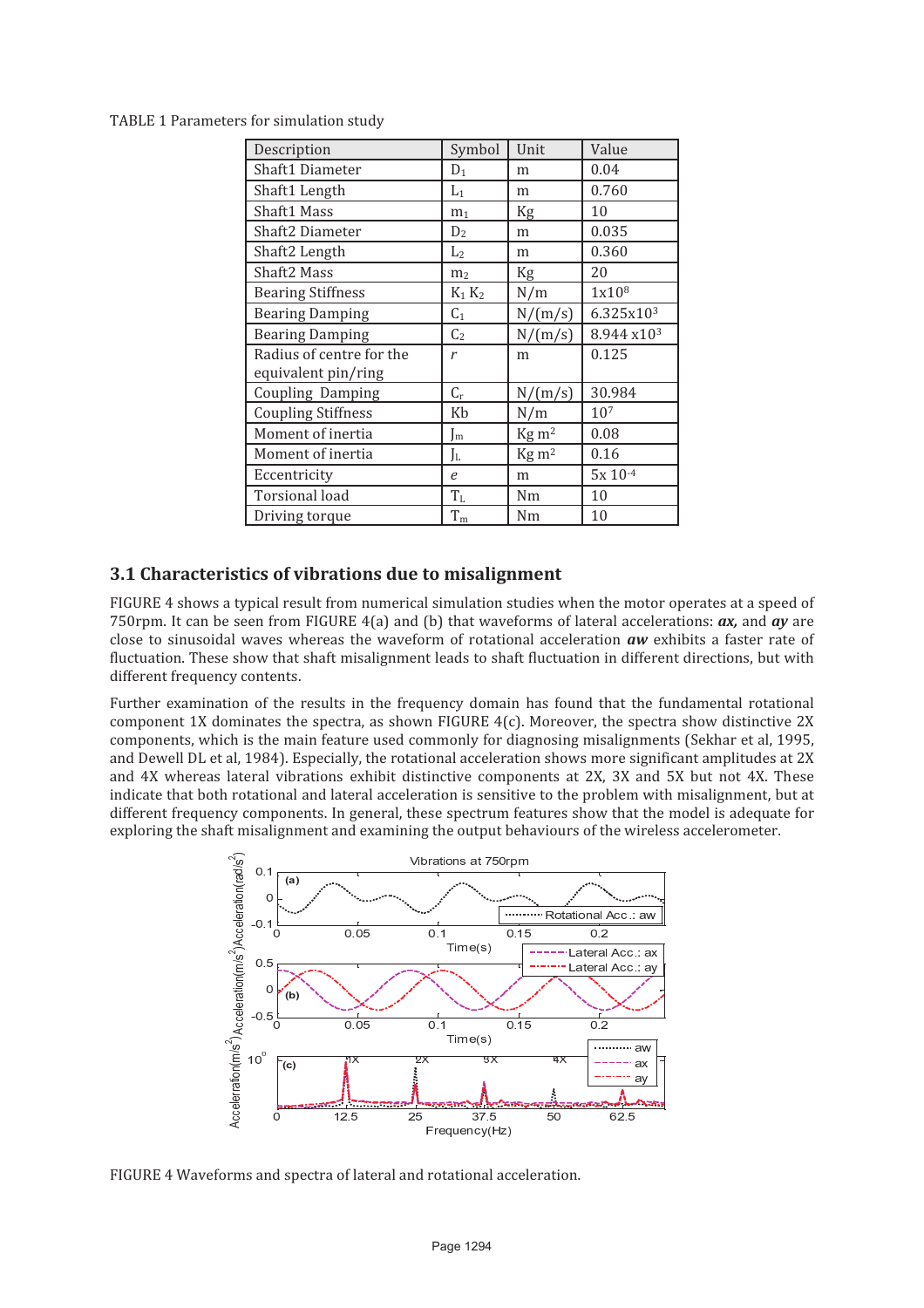

FIGURE 5 Waveforms and spectra of lateral and rotational acceleration at the sensor position

FIGURE 5(a) shows the tangential components: *atx*, *aty* and *atw* measureable at thesensor position due to accelerations: *ax, ay* and *aw*. It can be seen that *atx* and *aty* are fluctuating twice as fast as their original, but with the opposite phase. Combining these two components together produces a DC component. On the other hand, *atw* keeps the same phase but with a difference in magnitude due to the constant of the sensor position on the shaft surface. By combining the three components, the total accelration *at* at *P* exhibits mainly the feature of *atw,* but with a clear DC shift due to the combination of *atx* and *aty.* 

Moreover, the root mean squared (RMS) value of *at* is 0.0864, much larger than either 0.0863 of the combination of *atx* and *aty* or 0.00398 of *atw*. This shows that the wireless sensor output will have a higher output and hence more sensitive to changes due to faults.

In the frequency domain, the spectrum resulted from the combination of *atx* and *aty* is similar to that of *atw* but has lower amplitudes, shown in FIGURE 5(b). However, compared with the spectra of *ax* and *ay*, the 4X components show up in the spectrum of *atxy*. The spectrum from the full combination of **atxy** and *atw* exhibits noticeable differences at various shaft frequencies. In particular, the amplitude difference between *atw* and *at* is marginal at 1X and 2X, showing that these two components are mainly from the effects of rotational oscillation. However, amplitudes at 3X and 4X show a distinctive increase, which means that the contribution from lateral vibration is more significant at these two components and that the combined spectrum is more sensitive to changes due to misalignments.



FIGURE 6 Predicted waveforms and spectrum from a wireless accelerometer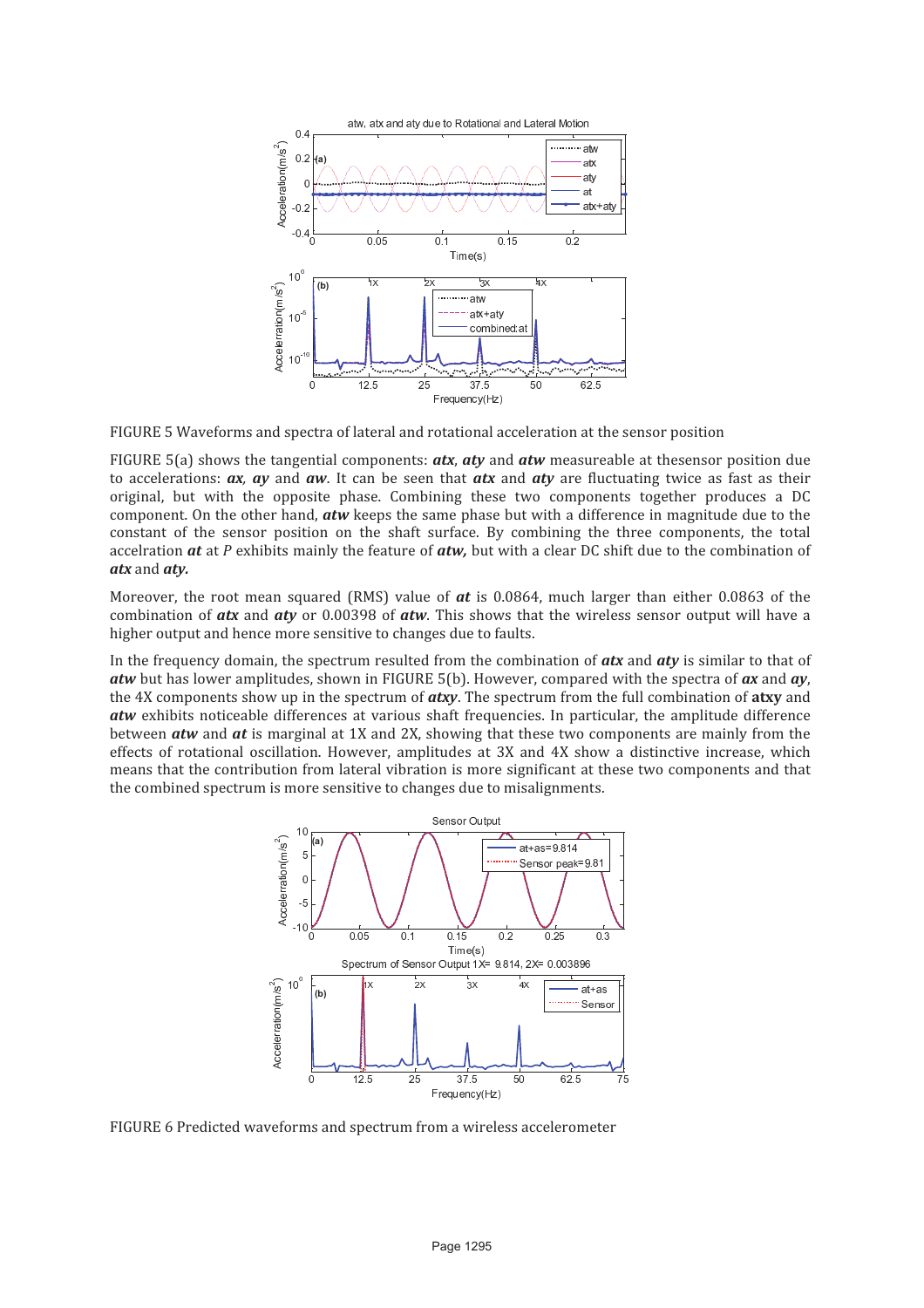As for the sensor output, the gravidity acceleration  $9.81 \text{m/s}^2$  has to be superimposed to waveform *at* which results in a waveform shown in FIGURE 6(a). This superimposition alters the spectrum at only 1X, i.e. increases by a factor of 9.81. Other spectral features remain the same, as shown in FIGURE 6(b).

#### **3.2 Characteristics of spectral amplitude with misalignment and speed**

In order to examine further the changes of spectral amplitude for misalignment diagnosis, a simulation study is performed under different motor speeds and different degrees of misalignments. FIGURE 7 shows the amplitude changes for the first 4 harmonics. By comparing amplitudes between the combination and the rotation, it can be observed that:

The amplitude of 1X from combination remains unchanged with an increase in shaft speeds and with the degrees of misalignment. However, it is slightly lower compared with that of rotational motion. It means that amplitude at 1X is not suitable for misalignment detection.

The amplitude of 2X from combination increases with both shaft speeds and the degrees of misalignment. In addition, it also has similar amplitudes with that of rotational motion. Thus it is a good indication of misalignment at higher speed.

The amplitude of 3X from combined acceleration increases with both shaft speeds and the degrees of misalignment.

Specifically, there is a significant

FIGURE 7. Spectral amplitude versus speeds and misalignments

increase regardless of speed changes. Comparatively, the amplitude of 3X from rotational oscillation is lower and remains the same over different speeds. These changes in 3X mean that it can be a better indicator for misalignment detection, compared with that of 2X. However, its amplitude values are 7 orders lower, which may be influenced by measurement accuracy.

Similarly with 4X, the amplitude of 4X from the combination increases with shaft speeds and the degrees of misalignment. In addition, it has higher amplitudes. It can be a secondary indicator for the misaligned shafts. However, the amplitude of 4X from rotational oscillation has no change with speed and misalignment and hence it is not an effective indicator.

In general, the amplitude variation of combined acceleration at 2X, 3X and 4X can be good indicators of misalignment. However, 3X has very low amplitude and can be influenced by measurement noise. On the other hand, the amplitudes of rotational oscillation at only 2X and 3X can be based on misalignment detection.



FIGURE 8. Waveforms and spectra for different degrees of misalignment

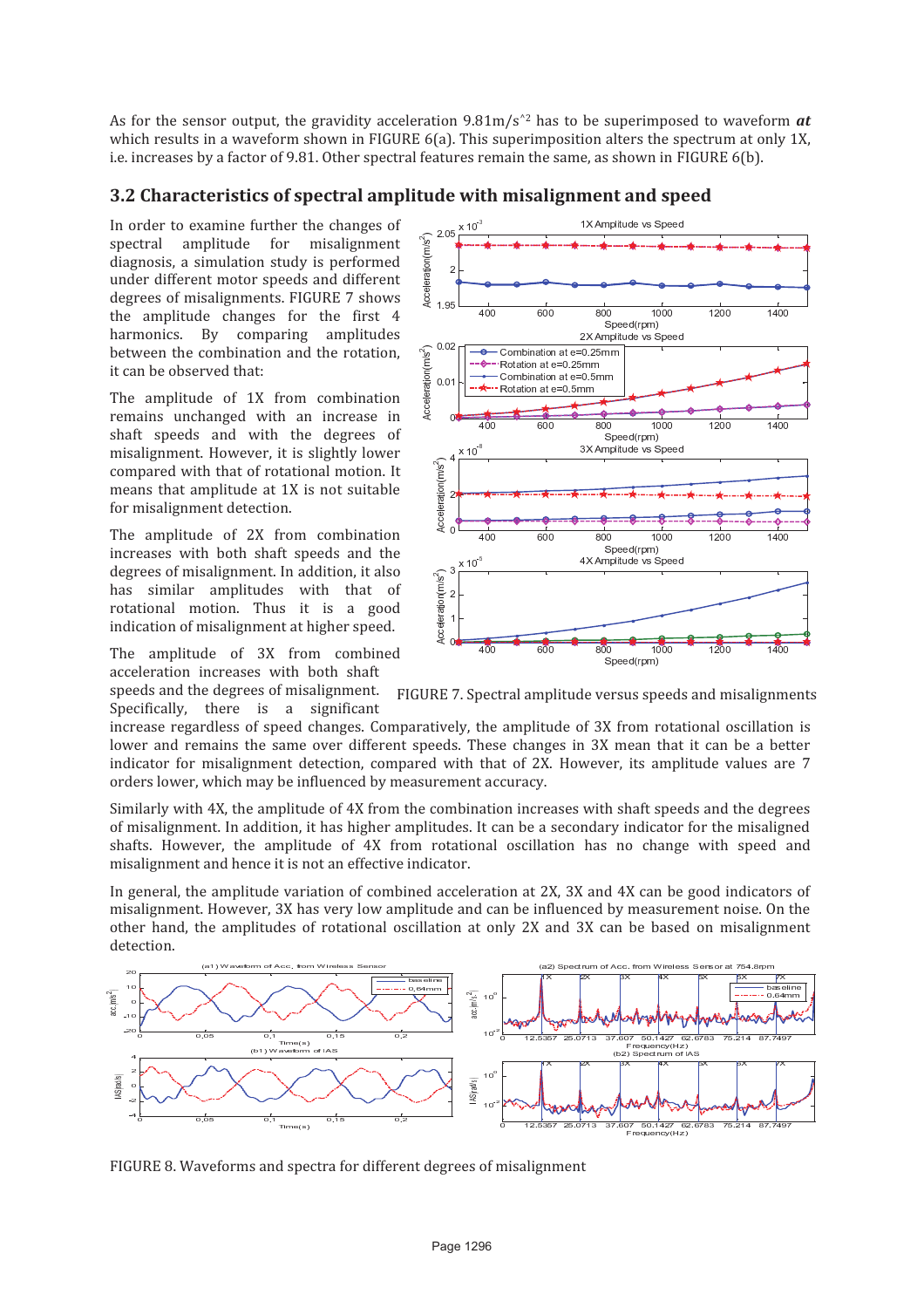# **4. TEST EVALUATION**

To evaluate the predicted performance of wireless sensors in detecting misalignment a test study is conducted based on a bearing test which has a similar layout as shown in FIGURE 1 and can be induced conveniently with different degrees of misalignment.

#### **4.1 Experiment setup**

The test rig consists of a 3-phase electrical induction motor to provide a prime power source and a DC generator to apply load to the motor. The motor is connected to the generator through two pieces of shafts, which are connected by three pairs of flexible couplings and supported by bearings in two bearing housings. The construction allows the study of different types of misalignments such as angular and parallel misalignments in different parts of the shaft system. In addition, the test rig has a variable speed controller and can run in a speed range from 60rpm to 1450rpm.

A MEMS accelerometer wireless sensor, developed by Arebi et al. 2010, is mounted directly on the second shaft connecting to the shaft of the motor. The principal sensitivity axis of the sensor is along the tangential direction of shaft rotation. To benchmark the results from the wireless sensor, a shaft encoder is mounted at the end of the induction motor. Both the wireless channel and encoder channel are measured simultaneously at a sampling rate of 96kHz. At such a high rate, the pulse-width modulation (PWM) signal from the wireless sensor and the frequency modulated (FM) signal from the encoder can be recorded accurately.

During post-processing, the DCM signal is low pass filtered to obtain the acceleration signal at tangential direction. The pulse train signal is applied by a FFT based demodulation algorithm (Gu, et al 2006) to obtain an IAS signal. As only a relative comparison of detection performance is made between the wireless sensor and the shaft encoder, the unit of angular speed is used directly, rather than converting it into angular acceleration by multiplying IAS by a constant of angular frequency.

Two tests were conducted for detection performance evaluation. The first test was the baseline measurement under which the system was adjusted with minimal difference between the two flanges of the coupling by a dial indicator. The other takes the measurements when the two flanges were set to a 0.64mm offset between the two flanges. In each test measurements were taken at shaft running speeds: 307.4, 455.8, 605.4, 755.8, 1057 and 1204 rpm.

### **4.2 Results and discussion**

FIGURE 8 shows a typical result of wireless measurement under different misalignment at a shaft speed of 754.8 rpm. Although a careful adjustment has been made to minimise the misalignment between shafts, the baseline measurement still shows distinctive oscillations at the rate of shaft speed. Its spectrum in FIGURE 8(a2) shows that 1X and 2X are distinctive, but 3X and 4X are difficult to identify from background noise. This indicates that this baseline oscillation may be caused mainly by problems of eccentricity and torque fluctuation due to the driving motor. Nevertheless, there are clear increases at 2X, 3X and 4X with the induced misalignment, which is consistent with that of model prediction. Therefore, the spectral amplitude increases at 2X, 3X and 4X can be an effective and reliable indicator for shaft misalignment.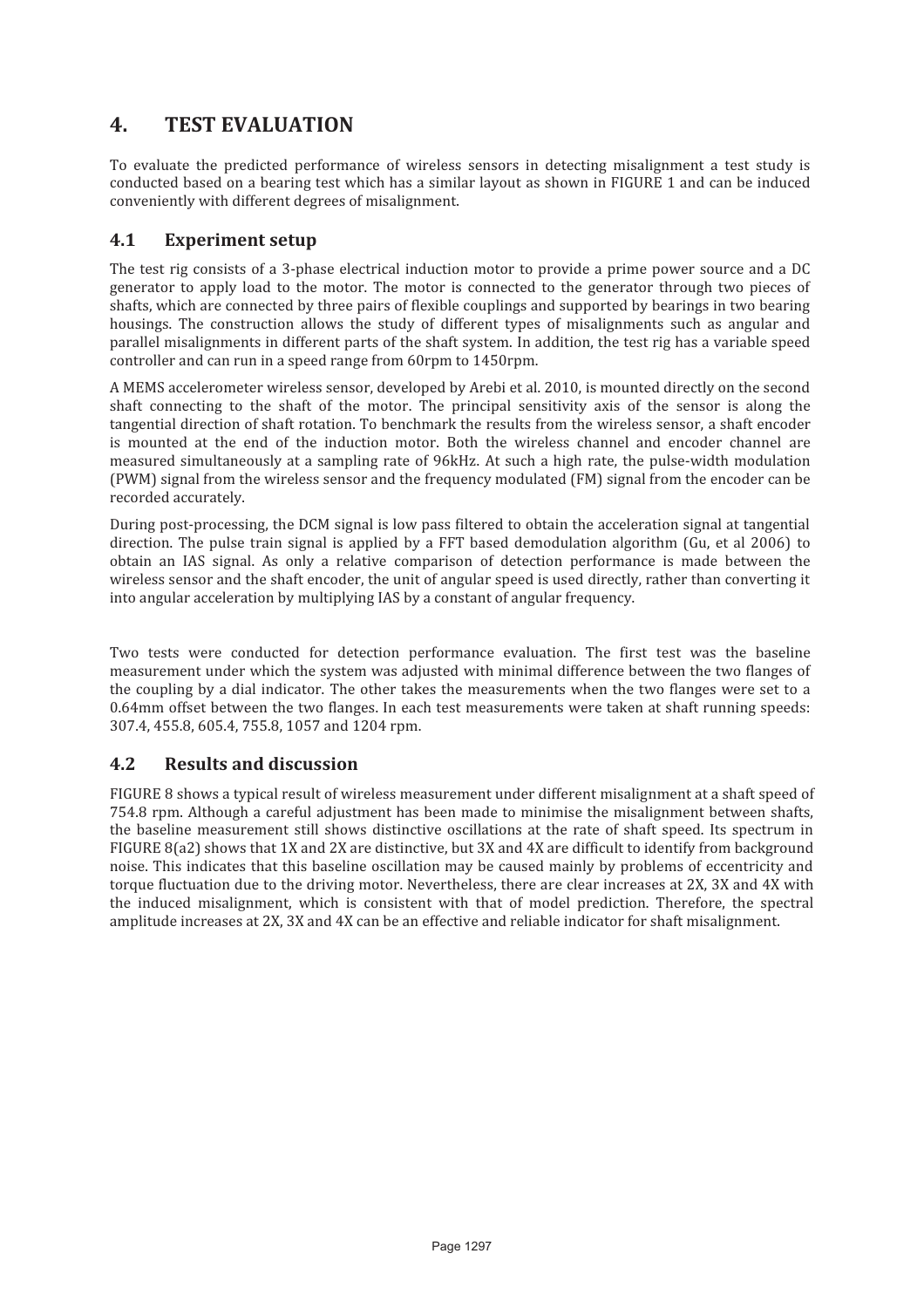

FIGURE 9 Measured spectral amplitudes versus speed and misalignments

However, the IAS signals of FIGURE 8(b1) and (b2) from the encoder show hardly any changes at 1X and 2X due to the misalignment. Surprisingly, the spectrum shows an amplitude decrease at 3X and increase at 4X, which is inconsistent with model prediction. This may be due to additional noise influences when the encoder is mounted on the motor shaft and problems with the motor rotor causes further influence on the output of the encoder.

FIGURE 9 shows the variation trend of spectral amplitudes with speeds. The spectral amplitudes of wireless accelerometer at 2X, 3X and 4X show an increasing trend with speed, which is consistent with model prediction. Especially, these amplitudes show good performance in separating the misalignment from the baseline when speed is higher than 600rpm.

On the other hand, at only 2X spectral amplitudes of IAS show an expected speed trend. Nevertheless, it allows the misalignment to be separated from the baseline at a speed higher than 1000rpm, which is much lower in detection performance compared with that of a wireless sensor.

# **5. CONCLUSION**

A wireless measurement scheme is investigated in order to monitor shaft problems. A model of the pin type coupling-roller-ball bearing system with misalignment has been derived to simulate the dynamics of a misaligned shaft system at different speeds. Through the experiment and simulation work, the validity of the model and measurement scheme has been successfully verified in a wide range of operating speeds. Both the measured and numerical results spectra show that misalignment can be characterized primarily by spectral amplitudes at 2X, 3X and 4X of shaft running speed, on which misalignment detection can be extracted. Because these components consist of both rotational and lateral vibrations, the detection performance of the wireless measurement scheme is much better compared with IAS measurements.